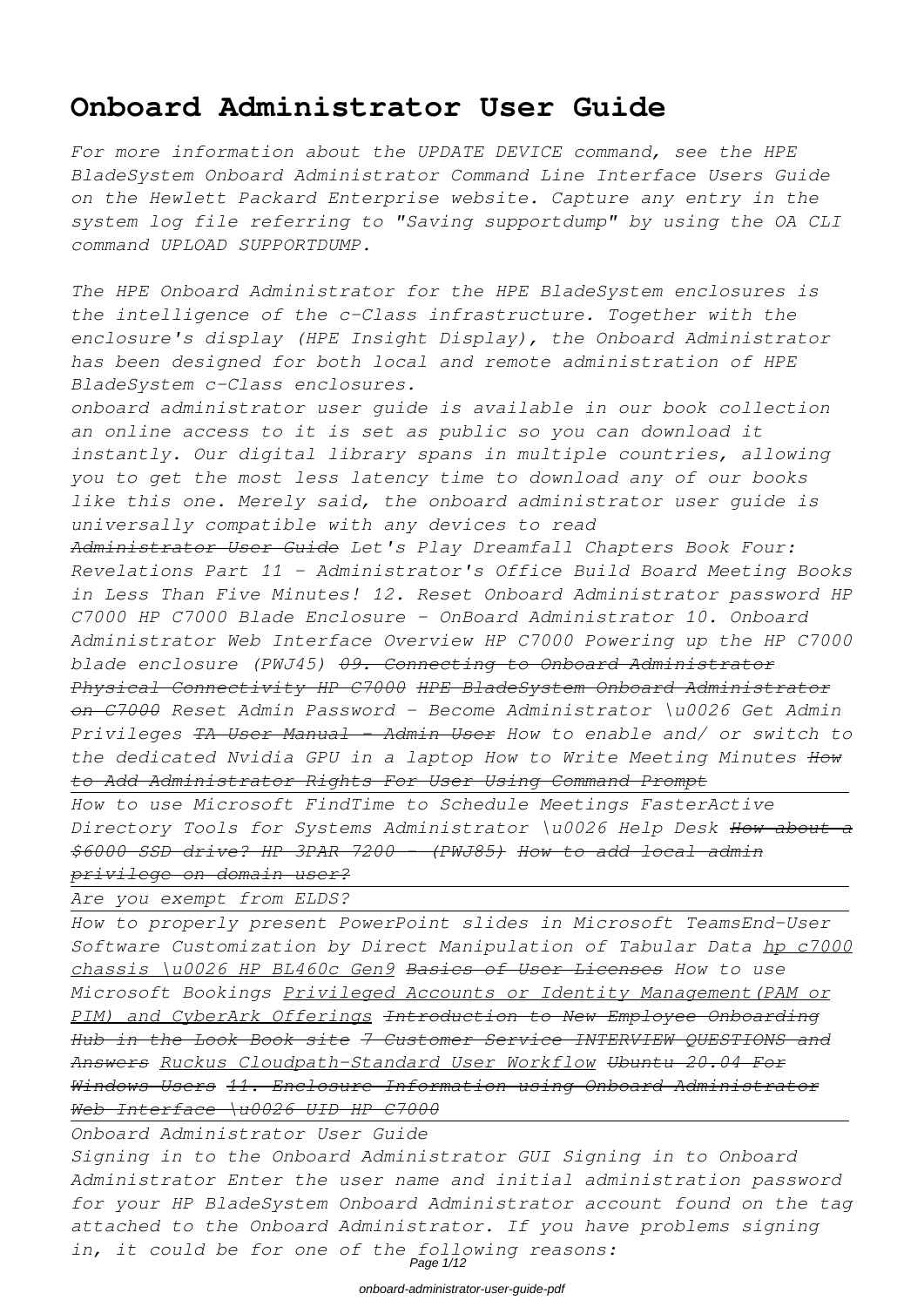*HP BladeSystem Onboard Administrator User Guide Version 2 HP BladeSystem Onboard Administrator Command Line Interface User Guide Abstract This guide details using the command-line interface for configuration, operation, and management of the HP BladeSystem Onboard Administrator 4.20 (or later) and the enclosure Insight Display. Part Number: 695523-005 April 2014 Edition: 22*

*HP BladeSystem Onboard Administrator Command Line ... HP BladeSystem Onboard Administrator User Guide. Abstract. This guide provides information on the initial setup and operation of the HP BladeSystem Onboard Administrator, and it also covers use of the Onboard Administrator GUI and enclosure Insight Display. Part Number: 695522-001.*

*HP BladeSystem Onboard Administrator User Guide onboard administrator user guide is available in our book collection an online access to it is set as public so you can download it instantly. Our digital library spans in multiple countries, allowing you to get the most less latency time to download any of our books like this one. Merely said, the onboard administrator user guide is universally compatible with any devices to read*

*Onboard Administrator User Guide - blazingheartfoundation.org HP Integrity Superdome 2 Onboard Administrator Manuals Manuals and User Guides for HP Integrity Superdome 2 Onboard Administrator. We have 7 HP Integrity Superdome 2 Onboard Administrator manuals available for free PDF download: User Manual, Administrator's Manual, Service Manual, Limited Warranty, Firmware Update Manual*

*Hp Integrity Superdome 2 Onboard Administrator Manuals ... HP BladeSystem Onboard Administrator User Guide Version 2 User Guide Abstract This guide details using the command-line interface for configuration, operation, and management of the HP BladeSystem Onboard Administrator 4.20 (or later) and the enclosure Insight Display. Part Number: 695523-005 April 2014 Edition: 22*

## *C7000 User Guide*

*Please refer to the security section in the Onboard Administrator user guide for more information. FIPS is not supported on the following OA Hardware Modules: HP BladeSystem c3000 Onboard Administrator (PN# 448589-B21, 461514-B21) HP BladeSystem c7000 Onboard Administrator (PN# 412142-B21) GUI.*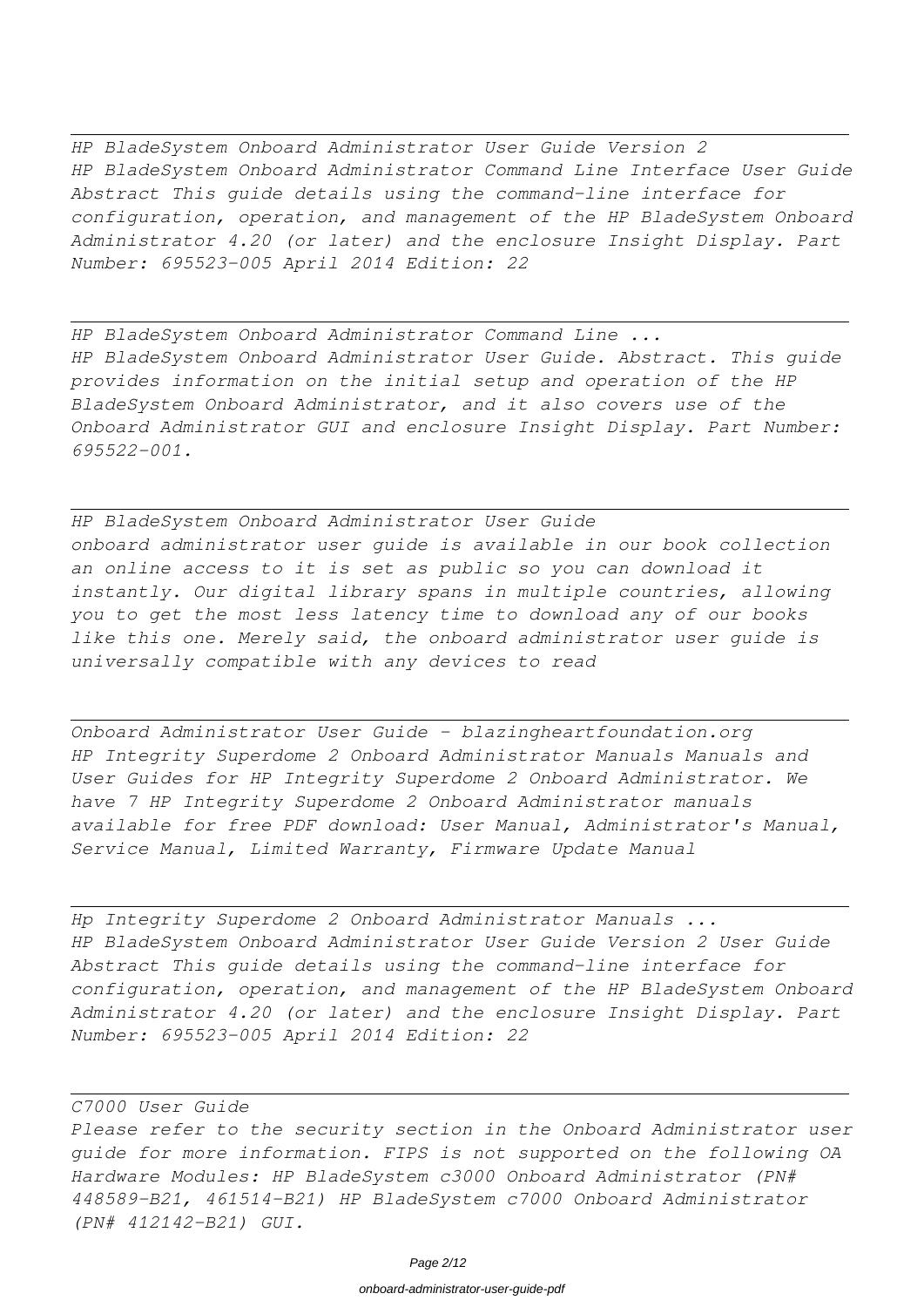*Drivers & Software - HPE Support Center. 15 Onboard Administrator tray Hot-pluggable tray that houses up to two Onboard Administrator modules and provides two enclosure link connectors, the rear enclosure UID, LED, and switch. 16 HP BladeSystem Insight Display A display that provides information about the health and operation of the enclosure*

*HP BladeSystem c7000 Enclosure Setup and Installation Guide Onboard Administrator (OA) XML documentation Jon had a customer question regarding the Onboard Administrator: I have a customer that is trying to automate the collection of data from our blade enclosures and found that the Onboard Administrators will respond to a browser request by emitting a large chunk of XML.*

*Onboard Administrator (OA) XML documentation - Hewlett ... 1. Connect a computer to the serial port of the Active Onboard Administrator using a null-modem cable. 2. Open HyperTerminal (in Microsoft Windows) or a suitable terminal window (in Linux) and connect to the Active Onboard Administrator. 3. Press and hold in the Onboard Administrator reset button for 5 seconds. 4. Select LP from the serial ...*

*Solved: Password for On Board Administrator - Hewlett ... HP BladeSystem Onboard Administrator User Guide Version 2 The HP BladeSystem c7000 enclosure, announced in June 2006, is the first enclosure implemented using the BladeSystem c-Class architecture. It is optimized for enterprise data centers. It is designed to fit into standard size HP and third-party racks, and*

*Hp Bladesystem C7000 Enclosure Setup And Installation Guide The HPE Onboard Administrator for the HPE BladeSystem enclosures is the intelligence of the c-Class infrastructure. Together with the enclosure's display (HPE Insight Display), the Onboard Administrator has been designed for both local and remote administration of HPE BladeSystem c-Class enclosures.*

*BladeSystem c-Class Enclosures | HPE Store US For more information about the UPDATE DEVICE command, see the HPE BladeSystem Onboard Administrator Command Line Interface Users Guide on the Hewlett Packard Enterprise website. Capture any entry in the system log file referring to "Saving supportdump" by using the OA CLI command UPLOAD SUPPORTDUMP.*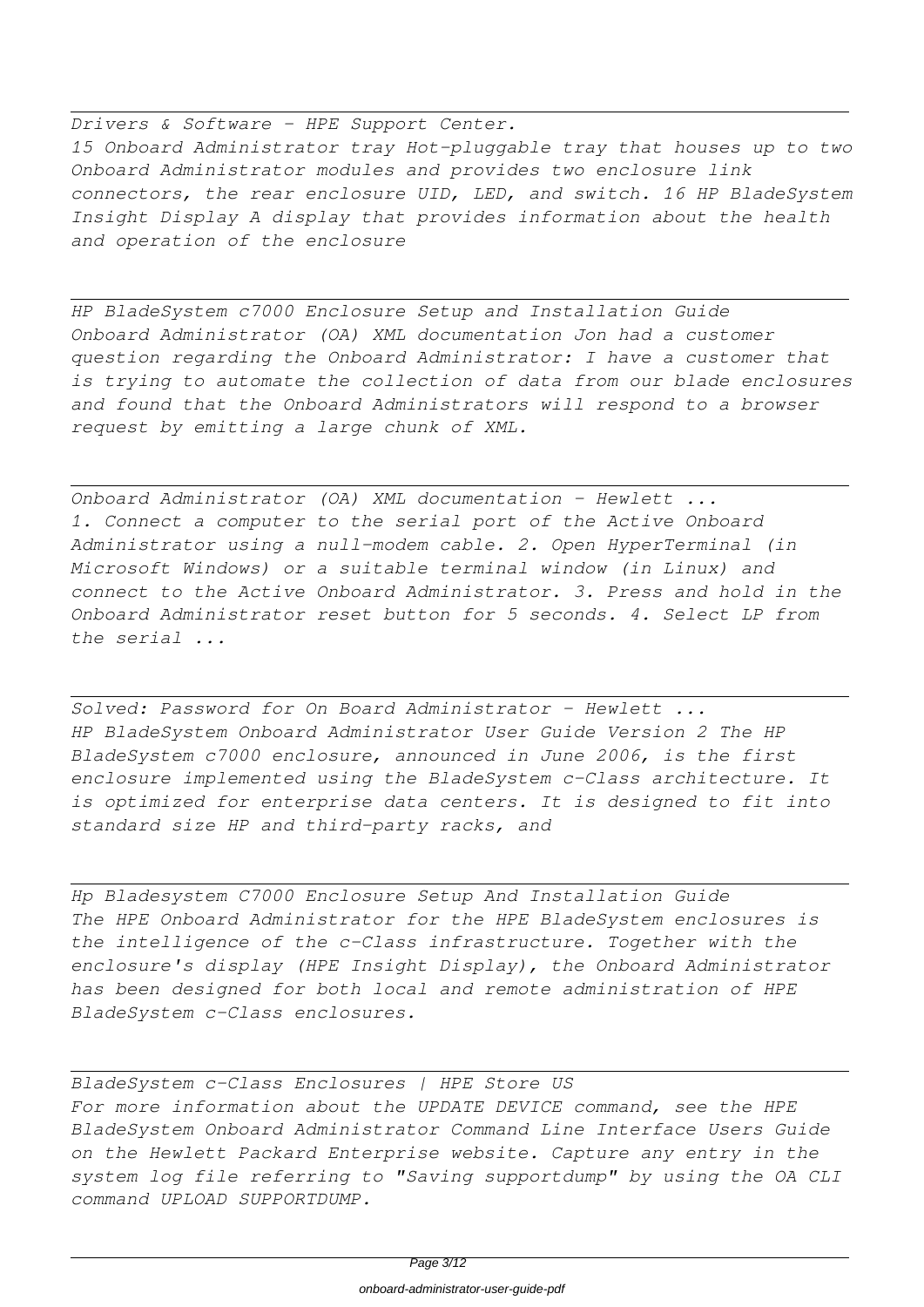## *Using the OA CLI*

*Discover our guide to the greatest gear from the year. Read it now HackSpace issue 36. 60 tips, tricks and techniques to help your 3D printing journey go as smoothly as possible. Read it now Wireframe issue 43. The developers behind hit ninja-platformer The Messenger return with the epic action RPG, Sea of Stars. Read it now*

*Teach, Learn, and Make with Raspberry Pi 15 Onboard Administrator tray A tray that contains the entire management subsystem of the enclosure (this tray should be removed only by a qualified technician) 16 HP BladeSystem Insight Display A display that provides information about the health and operation of the enclosure 17\* Power retention ties (single-phase enclosures only; in the*

*HP BladeSystem c7000 Enclosure Setup and Installation Guide Open a browser and connect to the active Onboard Administrator module using the Onboard Administrator IP address that was configured during the Insight Display installation wizard process. Enter the user name and password from the tag supplied with the Onboard Administrator module to access the remote Onboard Administrator web interface and complete the Onboard Administrator first time installation wizard.*

*Running the Insight Display installation | HP BladeSystem Manuals and User Guides for HP Integrity Superdome 2 Onboard Administrator. We have 1 HP Integrity Superdome 2 Onboard Administrator manual available for free PDF download: User Manual Hp Integrity Superdome 2 Onboard Administrator User Manual (191 pages)*

*Hp Integrity Superdome 2 Onboard Administrator Manuals* HPE BladeSystem Onboard Administrator 222222 22 222 222222 224 System Onboard Administrator 22222222222222222222

HPE BladeSystem Onboard Administrator222222 *HP BladeSystem Onboard Administrator User Guide Connect to the Onboard Administrator CLI using the serial port, management port, service port, or c3000 KVM Module option. Log in to the Onboard Administrator with the Administrator user account and the OA dogtag*

HPE BladeSystem Onboard Administrator HPE Blade System Onboard Administrator

Manuals and User Guides for HP Integrity Superdome 2 Onboard

Page 4/12

onboard-administrator-user-guide-pdf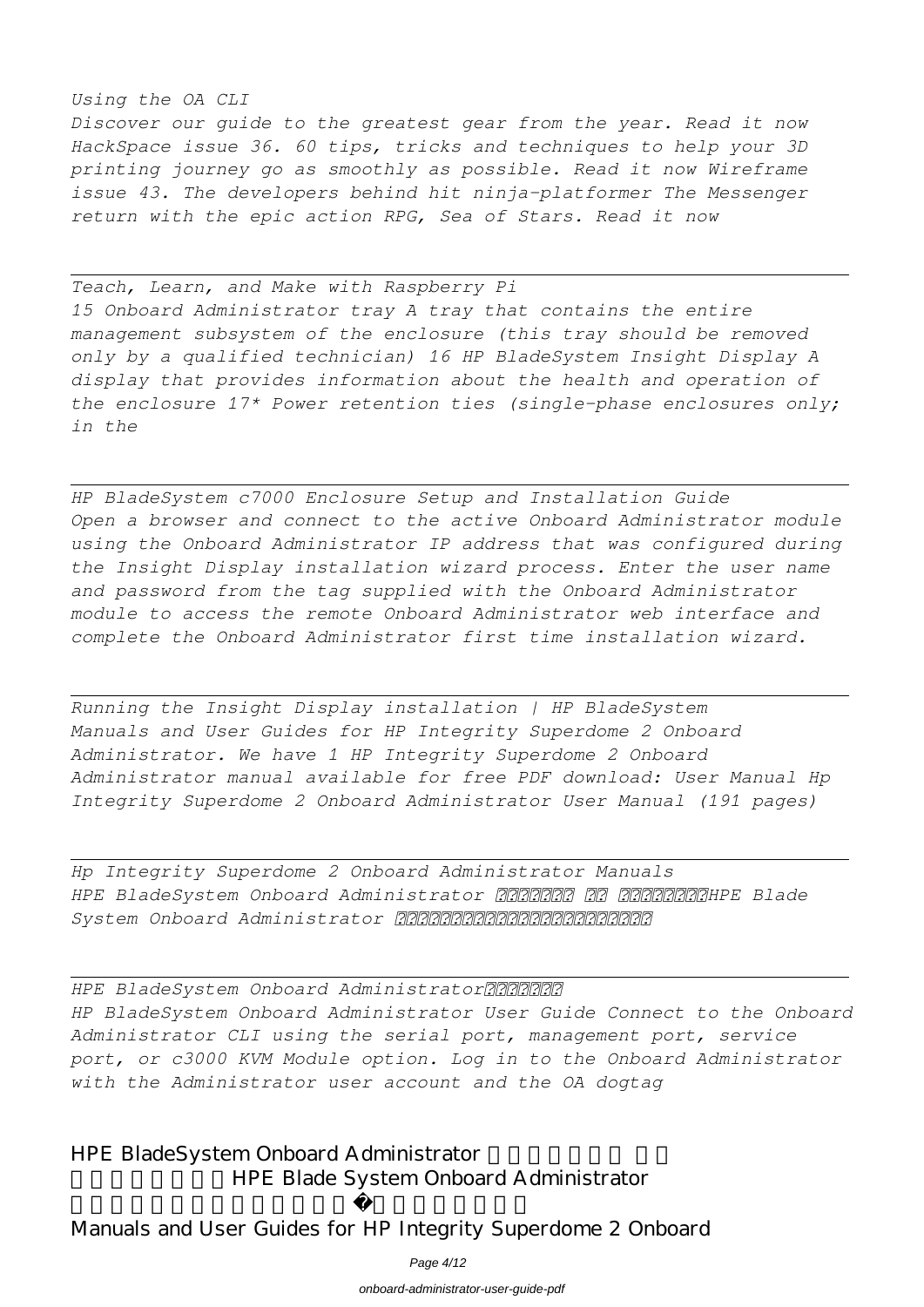Administrator. We have 1 HP Integrity Superdome 2 Onboard Administrator manual available for free PDF download: User Manual Hp Integrity Superdome 2 Onboard Administrator User Manual (191 pages)

HP BladeSystem Onboard Administrator User Guide Version 2 User Guide Abstract This guide details using the command-line interface for configuration, operation, and management of the HP BladeSystem Onboard Administrator 4.20 (or later) and the enclosure Insight Display. Part Number: 695523-005 April 2014 Edition: 22

Signing in to the Onboard Administrator GUI Signing in to Onboard Administrator Enter the user name and initial administration password for your HP BladeSystem Onboard Administrator account found on the tag attached to the Onboard Administrator. If you have problems signing in, it could be for one of the following reasons:

# **Onboard Administrator (OA) XML documentation - Hewlett ...**

**Running the Insight Display installation | HP BladeSystem Discover our guide to the greatest gear from the year. Read it now HackSpace issue 36. 60 tips, tricks and techniques to help your 3D printing journey go as smoothly as possible. Read it now Wireframe issue 43. The developers behind hit ninja-platformer The Messenger return with the epic action RPG, Sea of Stars. Read it now**

# **C7000 User Guide**

*HP BladeSystem Onboard Administrator User Guide Version 2*

*HP BladeSystem Onboard Administrator User Guide*

*Administrator User Guide Let's Play Dreamfall Chapters Book Four: Revelations Part 11 - Administrator's Office Build Board Meeting Books in Less Than Five Minutes! 12. Reset Onboard Administrator password HP C7000 HP C7000 Blade Enclosure - OnBoard Administrator 10. Onboard Administrator Web Interface Overview HP C7000 Powering up the HP C7000 blade enclosure (PWJ45) 09. Connecting to Onboard Administrator Physical Connectivity HP C7000 HPE BladeSystem Onboard Administrator on C7000 Reset Admin Password - Become Administrator \u0026 Get Admin Privileges TA User Manual - Admin User How to enable and/ or switch to the dedicated Nvidia GPU in a laptop How to Write Meeting Minutes How to Add Administrator Rights For User Using Command Prompt*

*How to use Microsoft FindTime to Schedule Meetings FasterActive Directory Tools for Systems Administrator \u0026 Help Desk How about a \$6000 SSD*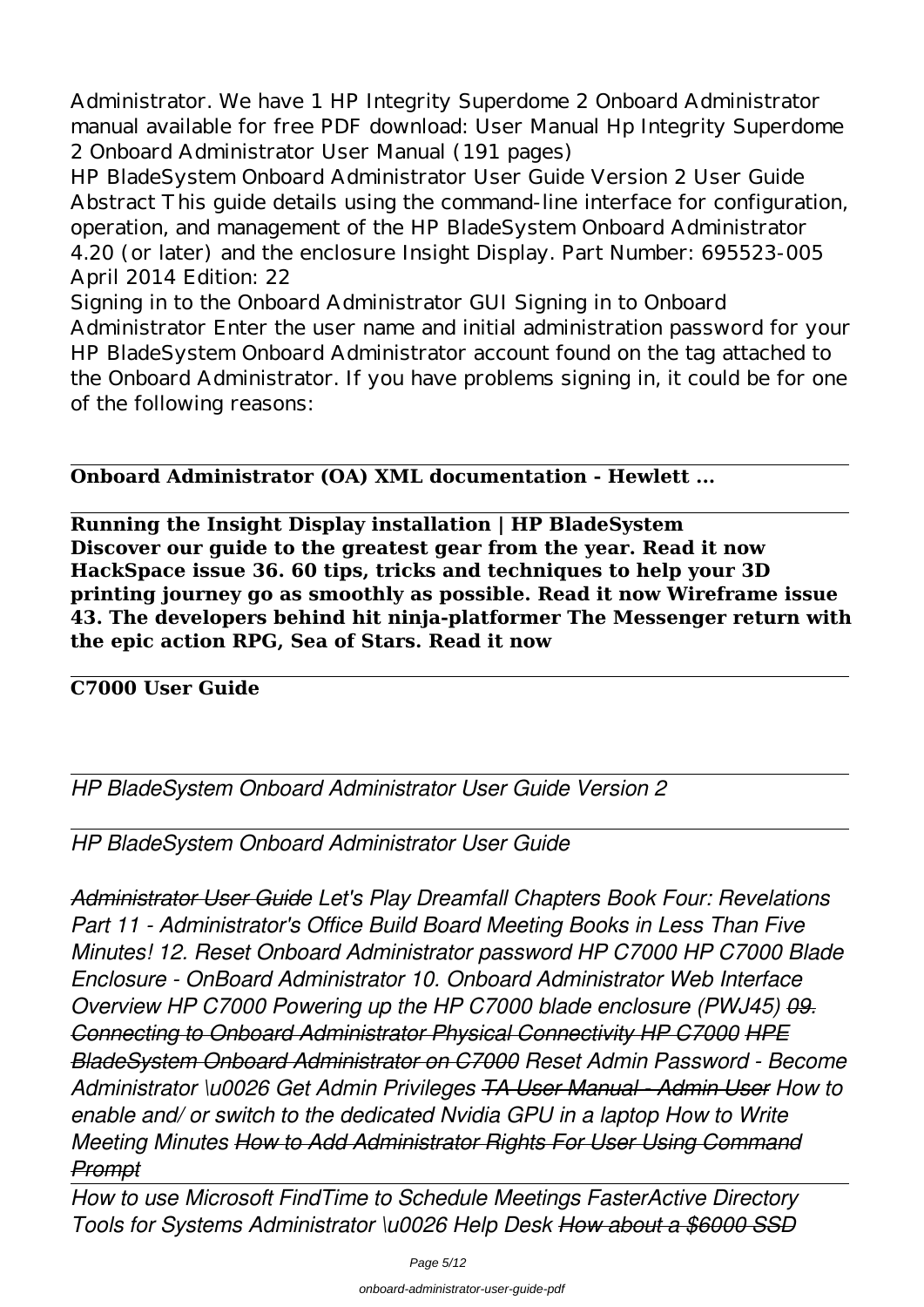*drive? HP 3PAR 7200 - (PWJ85) How to add local admin privilege on domain user?*

*Are you exempt from ELDS?*

*How to properly present PowerPoint slides in Microsoft TeamsEnd-User Software Customization by Direct Manipulation of Tabular Data hp c7000 chassis \u0026 HP BL460c Gen9 Basics of User Licenses How to use Microsoft Bookings Privileged Accounts or Identity Management(PAM or PIM) and CyberArk Offerings Introduction to New Employee Onboarding Hub in the Look Book site 7 Customer Service INTERVIEW QUESTIONS and Answers Ruckus Cloudpath-Standard User Workflow Ubuntu 20.04 For Windows Users 11. Enclosure Information using Onboard Administrator Web Interface \u0026 UID HP C7000*

*Onboard Administrator User Guide*

*HP BladeSystem Onboard Administrator User Guide. Abstract. This guide provides information on the initial setup and operation of the HP BladeSystem Onboard Administrator, and it also covers use of the Onboard Administrator GUI and enclosure Insight Display. Part Number: 695522-001.*

HP BladeSystem Onboard Administrator Command Line Interface User Guide Abstract This guide details using the command-line interface for configuration, operation, and management of the HP BladeSystem Onboard Administrator 4.20 (or later) and the enclosure Insight Display. Part Number: 695523-005 April 2014 Edition: 22

HP Integrity Superdome 2 Onboard Administrator Manuals Manuals and User Guides for HP Integrity Superdome 2 Onboard Administrator. We have 7 HP Integrity Superdome 2 Onboard Administrator manuals available for free PDF download: User Manual, Administrator's Manual, Service Manual, Limited Warranty, Firmware Update Manual

Open a browser and connect to the active Onboard Administrator module using the Onboard Administrator IP address that was configured during the Insight Display installation wizard process. Enter the user name and password from the tag supplied with the Onboard Administrator module to access the remote Onboard Administrator web interface and complete the Onboard Administrator first time installation wizard.

Hp Integrity Superdome 2 Onboard Administrator Manuals ...

*Please refer to the security section in the Onboard Administrator user guide for more information. FIPS is not supported on the following OA Hardware Modules: HP BladeSystem c3000 Onboard Administrator (PN# 448589-B21, 461514-B21) HP BladeSystem c7000 Onboard Administrator (PN# 412142-B21) GUI.*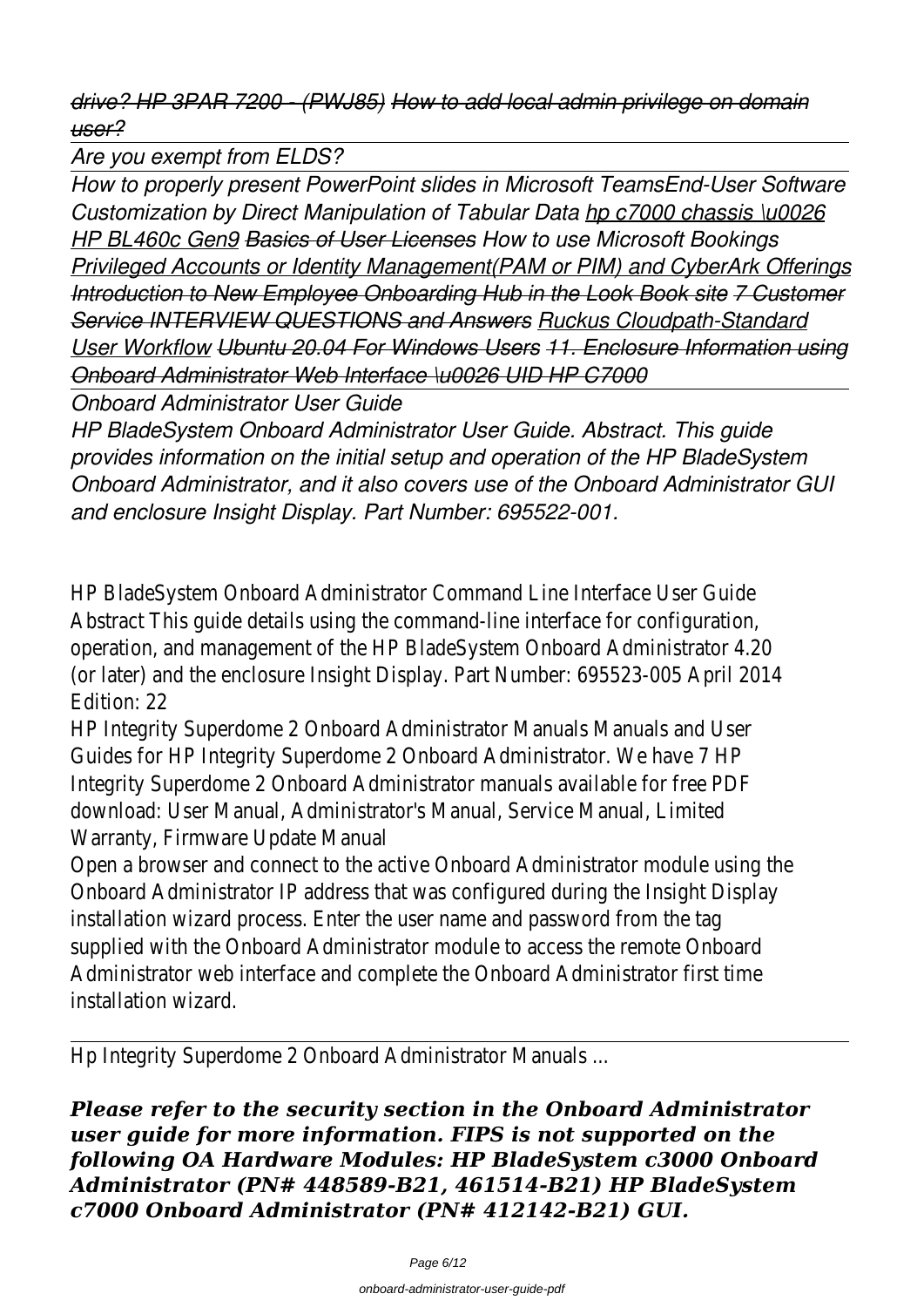*Administrator User Guide Let's Play Dreamfall Chapters Book Four: Revelations Part 11 - Administrator's Office Build Board Meeting Books in Less Than Five Minutes! 12. Reset Onboard Administrator password HP C7000 HP C7000 Blade Enclosure - OnBoard Administrator 10. Onboard Administrator Web Interface Overview HP C7000 Powering up the HP C7000 blade enclosure (PWJ45) 09. Connecting to Onboard Administrator Physical Connectivity HP C7000 HPE BladeSystem Onboard Administrator on C7000 Reset Admin Password - Become Administrator \u0026 Get Admin Privileges TA User Manual - Admin User How to enable and/ or switch to the dedicated Nvidia GPU in a laptop How to Write Meeting Minutes How to Add Administrator Rights For User Using Command Prompt*

*How to use Microsoft FindTime to Schedule Meetings FasterActive Directory Tools for Systems Administrator \u0026 Help Desk How about a \$6000 SSD drive? HP 3PAR 7200 - (PWJ85) How to add local admin privilege on domain user?*

*Are you exempt from ELDS?*

*How to properly present PowerPoint slides in Microsoft TeamsEnd-User Software Customization by Direct Manipulation of Tabular Data hp c7000 chassis \u0026 HP BL460c Gen9 Basics of User Licenses How to use Microsoft Bookings Privileged Accounts or Identity Management(PAM or PIM) and CyberArk Offerings Introduction to New Employee Onboarding Hub in the Look Book site 7 Customer Service INTERVIEW QUESTIONS and Answers Ruckus Cloudpath-Standard User Workflow Ubuntu 20.04 For Windows Users 11. Enclosure Information using Onboard Administrator Web Interface \u0026 UID HP C7000*

*Onboard Administrator User Guide*

*Signing in to the Onboard Administrator GUI Signing in to Onboard Administrator Enter the user name and initial administration password for your HP BladeSystem Onboard Administrator account found on the tag attached to the Onboard Administrator. If you have problems signing in, it could be for one of the following reasons:*

*HP BladeSystem Onboard Administrator User Guide Version 2 HP BladeSystem Onboard Administrator Command Line Interface User Guide Abstract This guide details using the command-line interface for configuration, operation, and management of the HP BladeSystem Onboard Administrator 4.20 (or later) and the enclosure Insight Display. Part Number: 695523-005 April 2014 Edition: 22*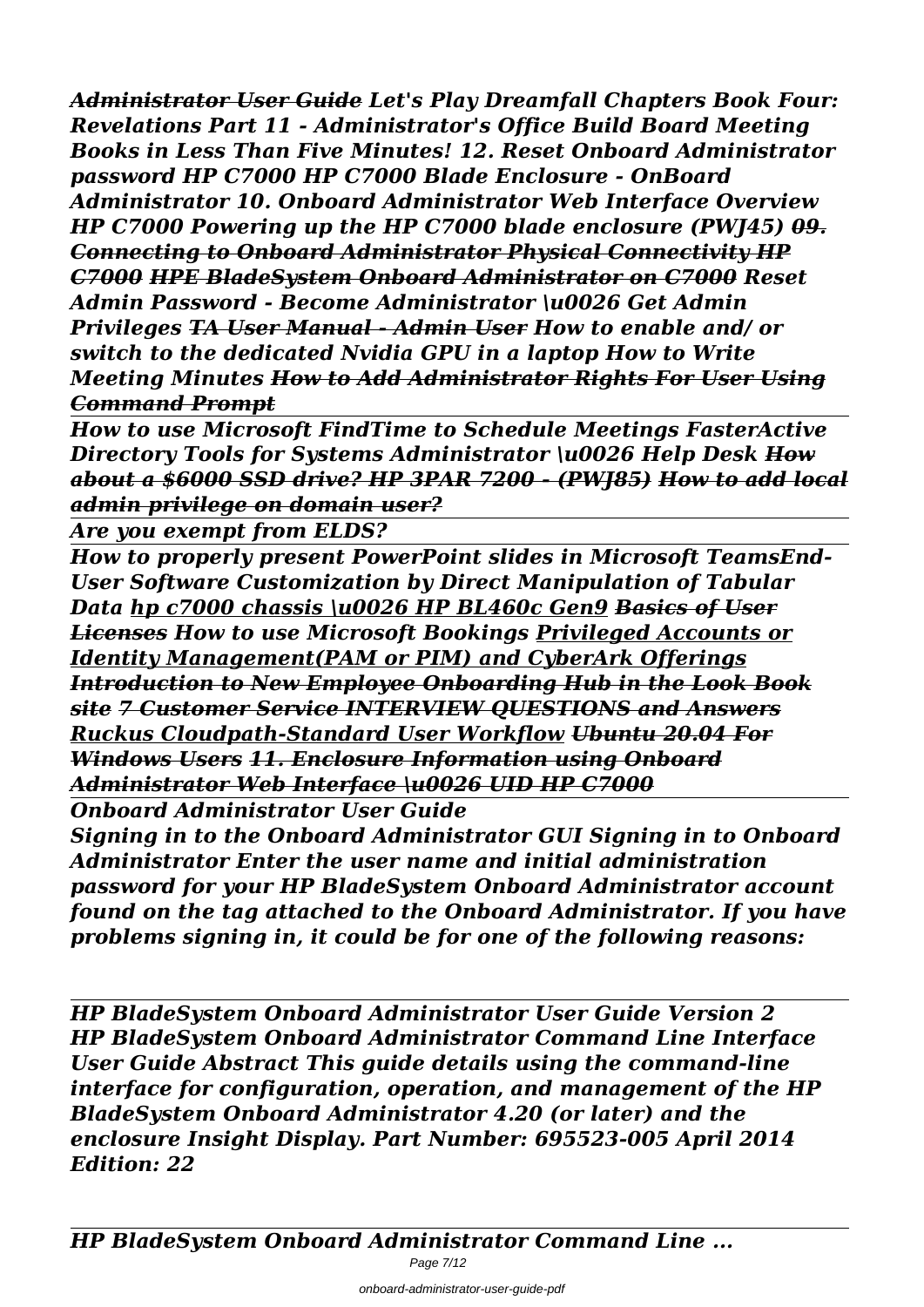*HP BladeSystem Onboard Administrator User Guide. Abstract. This guide provides information on the initial setup and operation of the HP BladeSystem Onboard Administrator, and it also covers use of the Onboard Administrator GUI and enclosure Insight Display. Part Number: 695522-001.*

*HP BladeSystem Onboard Administrator User Guide onboard administrator user guide is available in our book collection an online access to it is set as public so you can download it instantly. Our digital library spans in multiple countries, allowing you to get the most less latency time to download any of our books like this one. Merely said, the onboard administrator user guide is universally compatible with any devices to read*

*Onboard Administrator User Guide - blazingheartfoundation.org HP Integrity Superdome 2 Onboard Administrator Manuals Manuals and User Guides for HP Integrity Superdome 2 Onboard Administrator. We have 7 HP Integrity Superdome 2 Onboard Administrator manuals available for free PDF download: User Manual, Administrator's Manual, Service Manual, Limited Warranty, Firmware Update Manual*

*Hp Integrity Superdome 2 Onboard Administrator Manuals ... HP BladeSystem Onboard Administrator User Guide Version 2 User Guide Abstract This guide details using the command-line interface for configuration, operation, and management of the HP BladeSystem Onboard Administrator 4.20 (or later) and the enclosure Insight Display. Part Number: 695523-005 April 2014 Edition: 22*

# *C7000 User Guide*

*Please refer to the security section in the Onboard Administrator user guide for more information. FIPS is not supported on the following OA Hardware Modules: HP BladeSystem c3000 Onboard Administrator (PN# 448589-B21, 461514-B21) HP BladeSystem c7000 Onboard Administrator (PN# 412142-B21) GUI.*

*Drivers & Software - HPE Support Center. 15 Onboard Administrator tray Hot-pluggable tray that houses up to two Onboard Administrator modules and provides two enclosure link connectors, the rear enclosure UID, LED, and switch. 16 HP*

Page 8/12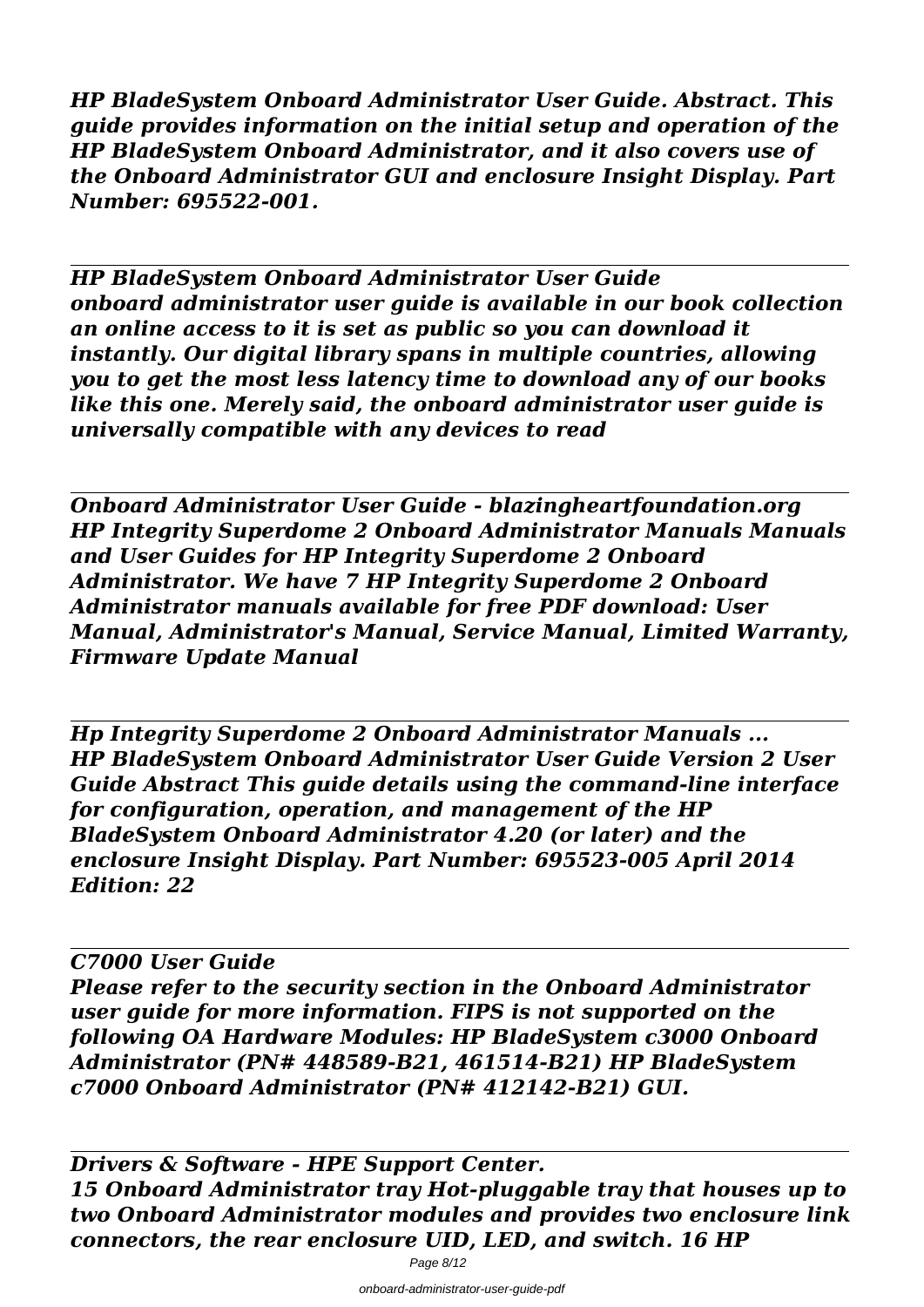*BladeSystem Insight Display A display that provides information about the health and operation of the enclosure*

*HP BladeSystem c7000 Enclosure Setup and Installation Guide Onboard Administrator (OA) XML documentation Jon had a customer question regarding the Onboard Administrator: I have a customer that is trying to automate the collection of data from our blade enclosures and found that the Onboard Administrators will respond to a browser request by emitting a large chunk of XML.*

*Onboard Administrator (OA) XML documentation - Hewlett ... 1. Connect a computer to the serial port of the Active Onboard Administrator using a null-modem cable. 2. Open HyperTerminal (in Microsoft Windows) or a suitable terminal window (in Linux) and connect to the Active Onboard Administrator. 3. Press and hold in the Onboard Administrator reset button for 5 seconds. 4. Select LP from the serial ...*

*Solved: Password for On Board Administrator - Hewlett ... HP BladeSystem Onboard Administrator User Guide Version 2 The HP BladeSystem c7000 enclosure, announced in June 2006, is the first enclosure implemented using the BladeSystem c-Class architecture. It is optimized for enterprise data centers. It is designed to fit into standard size HP and third-party racks, and*

*Hp Bladesystem C7000 Enclosure Setup And Installation Guide The HPE Onboard Administrator for the HPE BladeSystem enclosures is the intelligence of the c-Class infrastructure. Together with the enclosure's display (HPE Insight Display), the Onboard Administrator has been designed for both local and remote administration of HPE BladeSystem c-Class enclosures.*

*BladeSystem c-Class Enclosures | HPE Store US For more information about the UPDATE DEVICE command, see the HPE BladeSystem Onboard Administrator Command Line Interface Users Guide on the Hewlett Packard Enterprise website. Capture any entry in the system log file referring to "Saving supportdump" by using the OA CLI command UPLOAD SUPPORTDUMP.*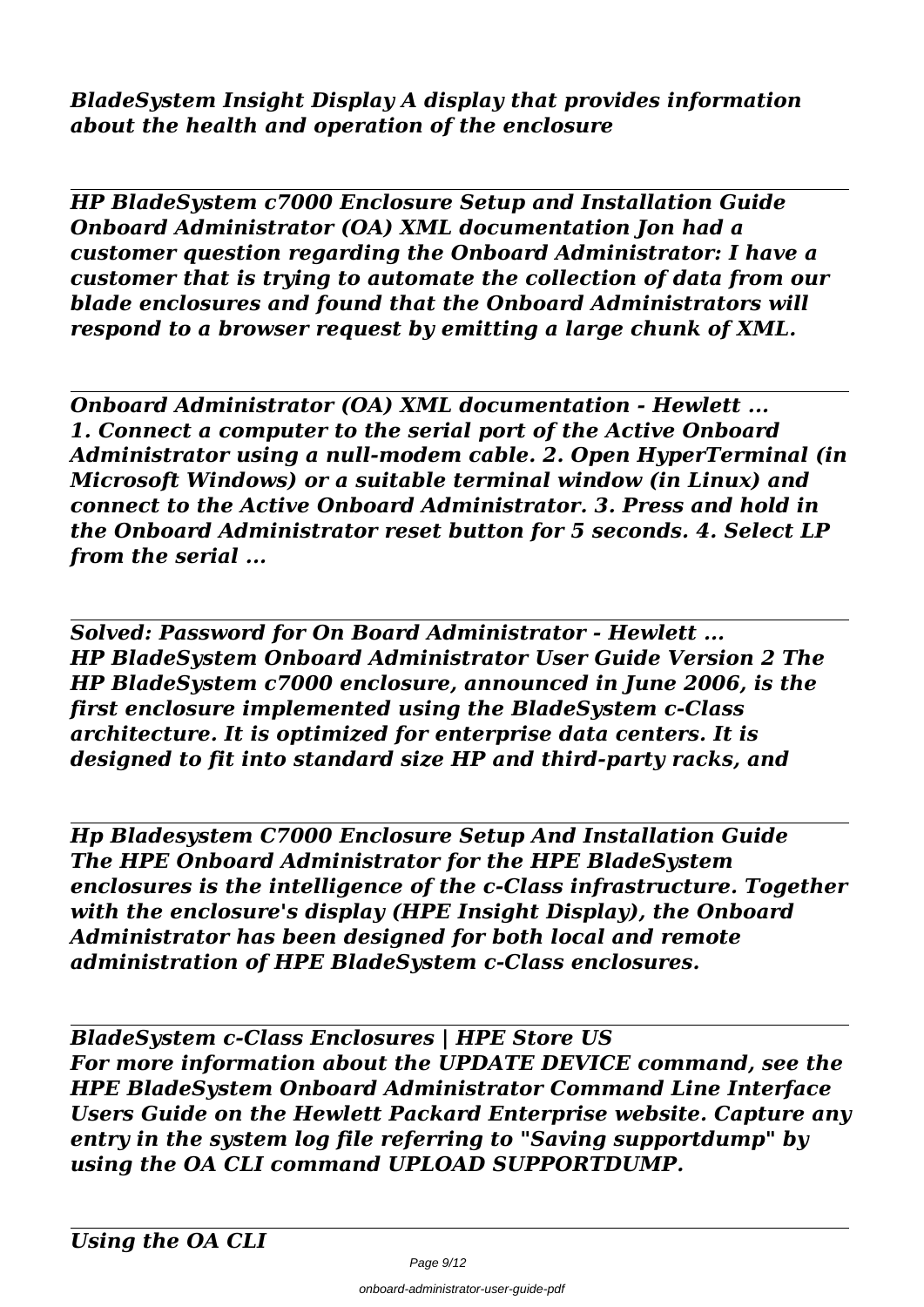*Discover our guide to the greatest gear from the year. Read it now HackSpace issue 36. 60 tips, tricks and techniques to help your 3D printing journey go as smoothly as possible. Read it now Wireframe issue 43. The developers behind hit ninja-platformer The Messenger return with the epic action RPG, Sea of Stars. Read it now*

*Teach, Learn, and Make with Raspberry Pi 15 Onboard Administrator tray A tray that contains the entire management subsystem of the enclosure (this tray should be removed only by a qualified technician) 16 HP BladeSystem Insight Display A display that provides information about the health and operation of the enclosure 17\* Power retention ties (single-phase enclosures only; in the*

*HP BladeSystem c7000 Enclosure Setup and Installation Guide Open a browser and connect to the active Onboard Administrator module using the Onboard Administrator IP address that was configured during the Insight Display installation wizard process. Enter the user name and password from the tag supplied with the Onboard Administrator module to access the remote Onboard Administrator web interface and complete the Onboard Administrator first time installation wizard.*

*Running the Insight Display installation | HP BladeSystem Manuals and User Guides for HP Integrity Superdome 2 Onboard Administrator. We have 1 HP Integrity Superdome 2 Onboard Administrator manual available for free PDF download: User Manual Hp Integrity Superdome 2 Onboard Administrator User Manual (191 pages)*

*Hp Integrity Superdome 2 Onboard Administrator Manuals HPE BladeSystem Onboard Administrator <u>ΠΗΠΗΠΗ ΠΗ</u> ΠΠΗΠΗΠΗΗΡΕ Blade System Onboard Administrator の初期設定および操作について説明しますまた、。*

*HPE BladeSystem Onboard Administrator HP BladeSystem Onboard Administrator User Guide Connect to the Onboard Administrator CLI using the serial port, management port, service port, or c3000 KVM Module option. Log in to the Onboard Administrator with the Administrator user account and the OA dogtag*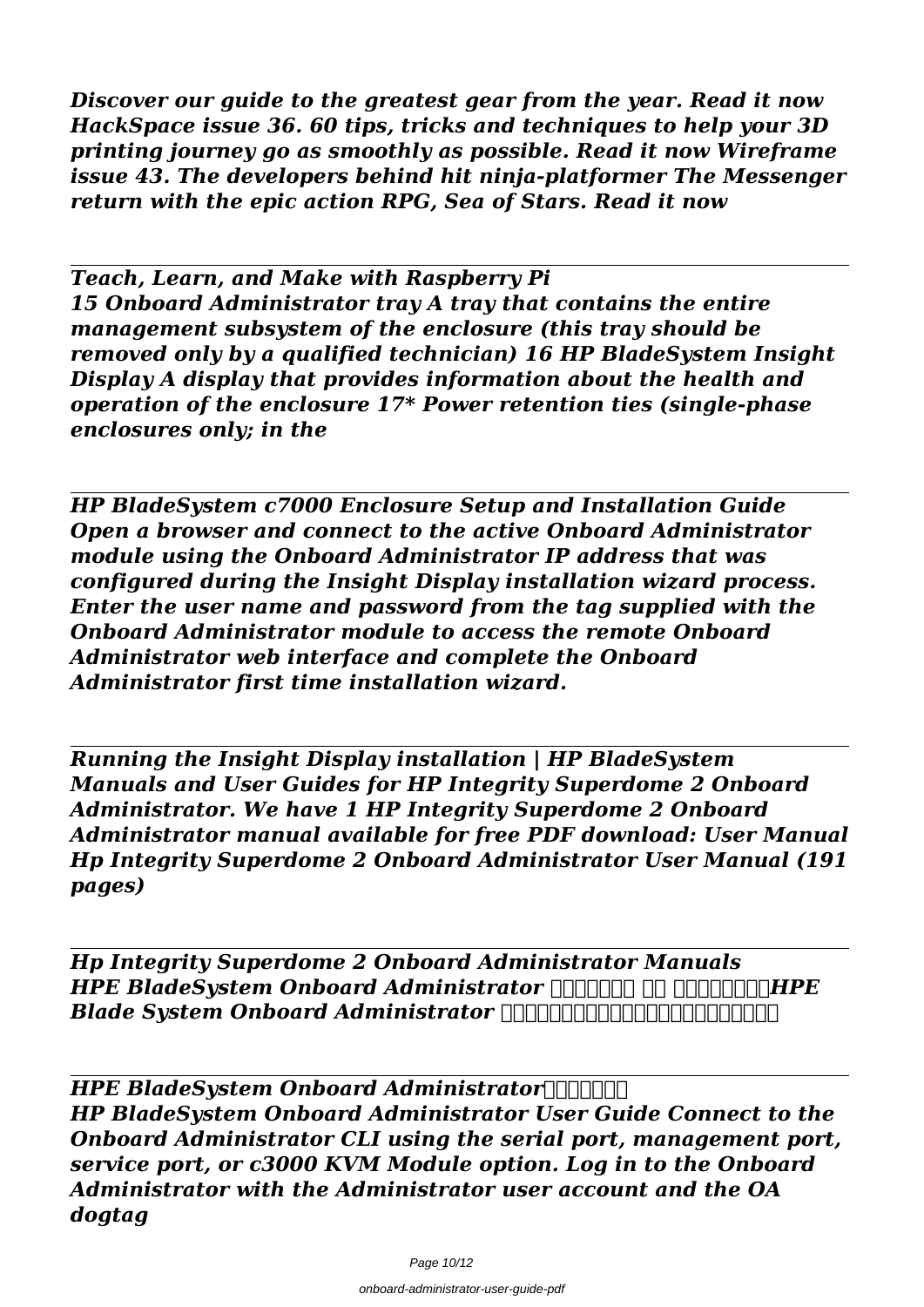*Hp Bladesystem C7000 Enclosure Setup And Installation Guide Onboard Administrator (OA) XML documentation Jon had a customer question regarding the Onboard Administrator: I have a customer that is trying to automate the collection of data from our blade enclosures and found that the Onboard Administrators will respond to a browser request by emitting a large chunk of XML.*

*15 Onboard Administrator tray A tray that contains the entire management subsystem of the enclosure (this tray should be removed only by a qualified technician) 16 HP BladeSystem Insight Display A display that provides information about the health and operation of the enclosure 17\* Power retention ties (single-phase enclosures only; in the*

*BladeSystem c-Class Enclosures | HPE Store US*

*HP BladeSystem c7000 Enclosure Setup and Installation Guide 15 Onboard Administrator tray Hot-pluggable tray that houses up to two Onboard Administrator modules and provides two enclosure link connectors, the rear enclosure UID, LED, and switch. 16 HP BladeSystem Insight Display A display that provides information about the health and operation of the enclosure*

**Drivers & Software - HPE Support Center.**

**HP BladeSystem Onboard Administrator User Guide Connect to the Onboard Administrator CLI using the serial port, management port, service port, or c3000 KVM Module option. Log in to the Onboard Administrator with the Administrator user account and the OA dogtag**

**Onboard Administrator User Guide - blazingheartfoundation.org 1. Connect a computer to the serial port of the Active Onboard Administrator using a null-modem cable. 2. Open HyperTerminal (in Microsoft Windows) or a suitable terminal window (in Linux) and connect to the Active Onboard Administrator. 3. Press and hold in the Onboard Administrator reset button for 5 seconds. 4. Select LP from the serial ...**

Solved: Password for On Board Administrator - Hewlett

HP BladeSystem Onboard Administrator Command Line ...